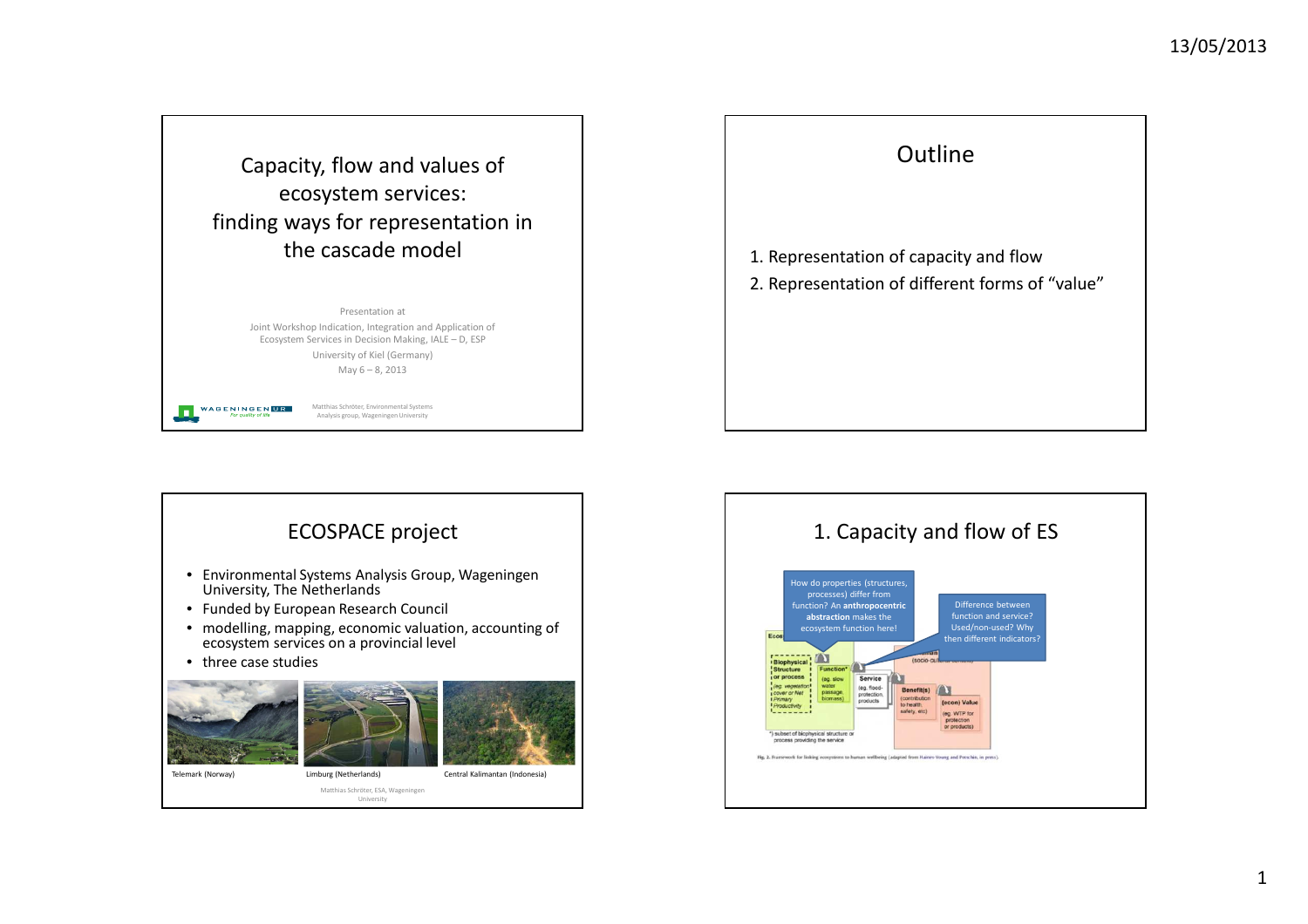## 1. Capacity and flow of ES

(Schröter et al. 2012, Ecol Indic, Schröter et al. in progress)

- We need to **distinguish** capacity to provide services and their actual use (Luck et al. 2009; De Groot et al., 2010; Haines-Young and Potschin, 2010; van Oudenhoven et al., 2012; Burkhard et al., 2012).
- Empirical studies often do not consider actual use or use terms interchangeably
- "Capacity and flow" have been referred to (in slightly different meanings) as
	- supply and demand (Burkhard et al., 2012; Schröter et al., 2012; Tallis et al., 2012) or
	- ecosystem function and service (Petz and van Oudenhoven, 2012)

Matthias Schröter, ESA, Wageningen University

## 1. Capacity and flow of ES

(Schröter et al. 2012, Ecol Indic, Schröter et al. in progress)

- terms are variously used in economics (Fisher et al., 2008) or ecology (Bastian et al., 2012; Jax, 2005; Wallace, 2007)
- Supply/demand:
	- economic concepts (including potential ability/willingness to pay, price elasticity – supposes marketization)
- Function/service:
	- function in this sense is an anthropocentric abstraction from the ecosystem already
	- difference function and properties, structures, processes? Which functions are meant, how do they relate to other functions?

Matthias Schröter, ESA, Wageningen University





- ES as subsets of properties that are appreciated by humans
- Two-sidedness of ES: capacity and flow
- Could provide a parsimonious, policy-relevant and operational indicator for sustainability

Matthias Schröter, ESA, Wageningen University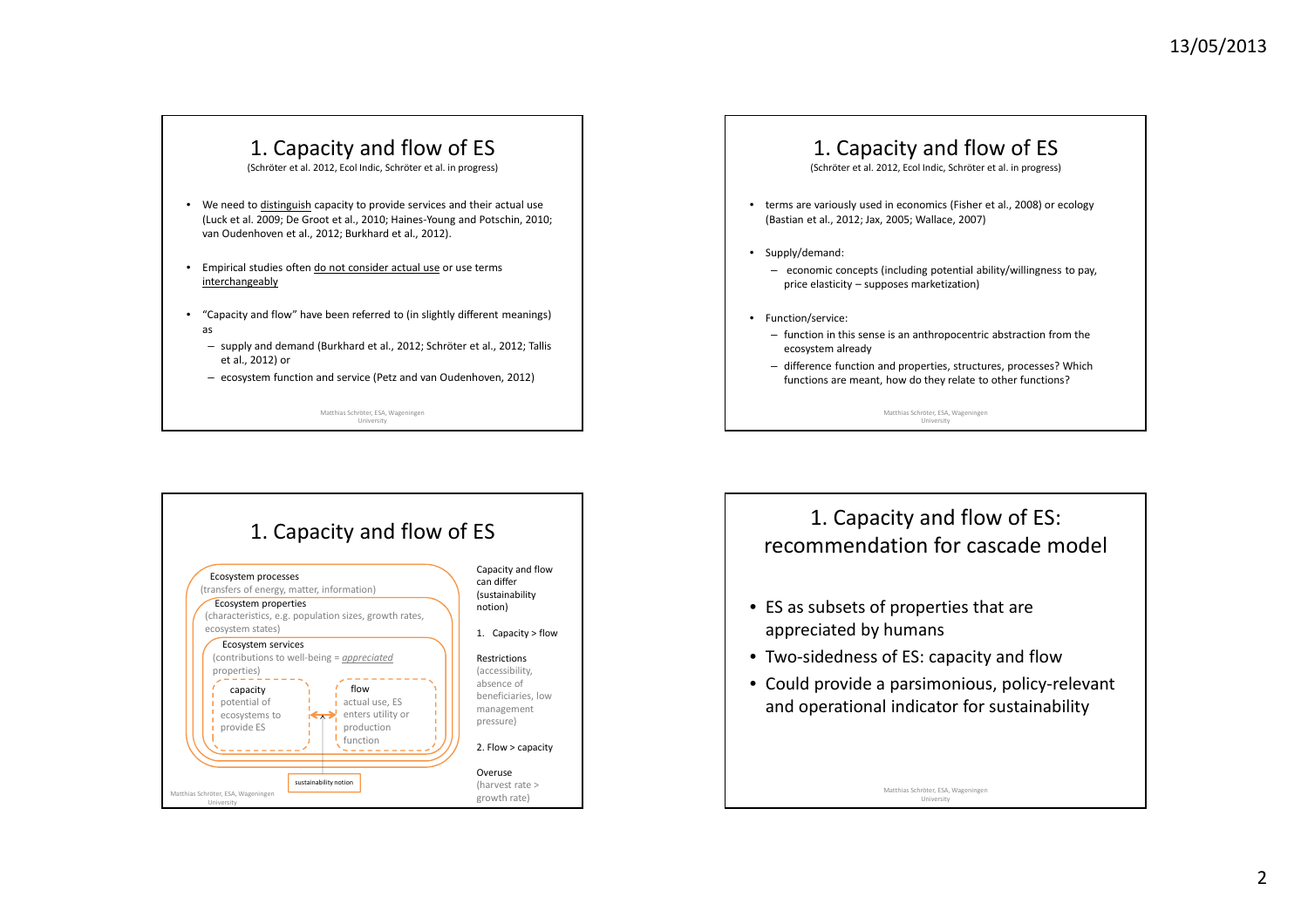

## Which values do we economically value?

• Value (general)

"worth, usefulness, importance of something" (Oxford English dictionary)"the contribution to a goal, objective, desired condition"(Farber et al. 2002)

• Value (economic)

measure of scarcity in relation to its ability to fulfil preferences= anthropocentric, instrumental

• Value (environmental ethics) Anthropocentric (instrumental) vs. physiocentric (for its own sake)

> Matthias Schröter, ESA, Wageningen University